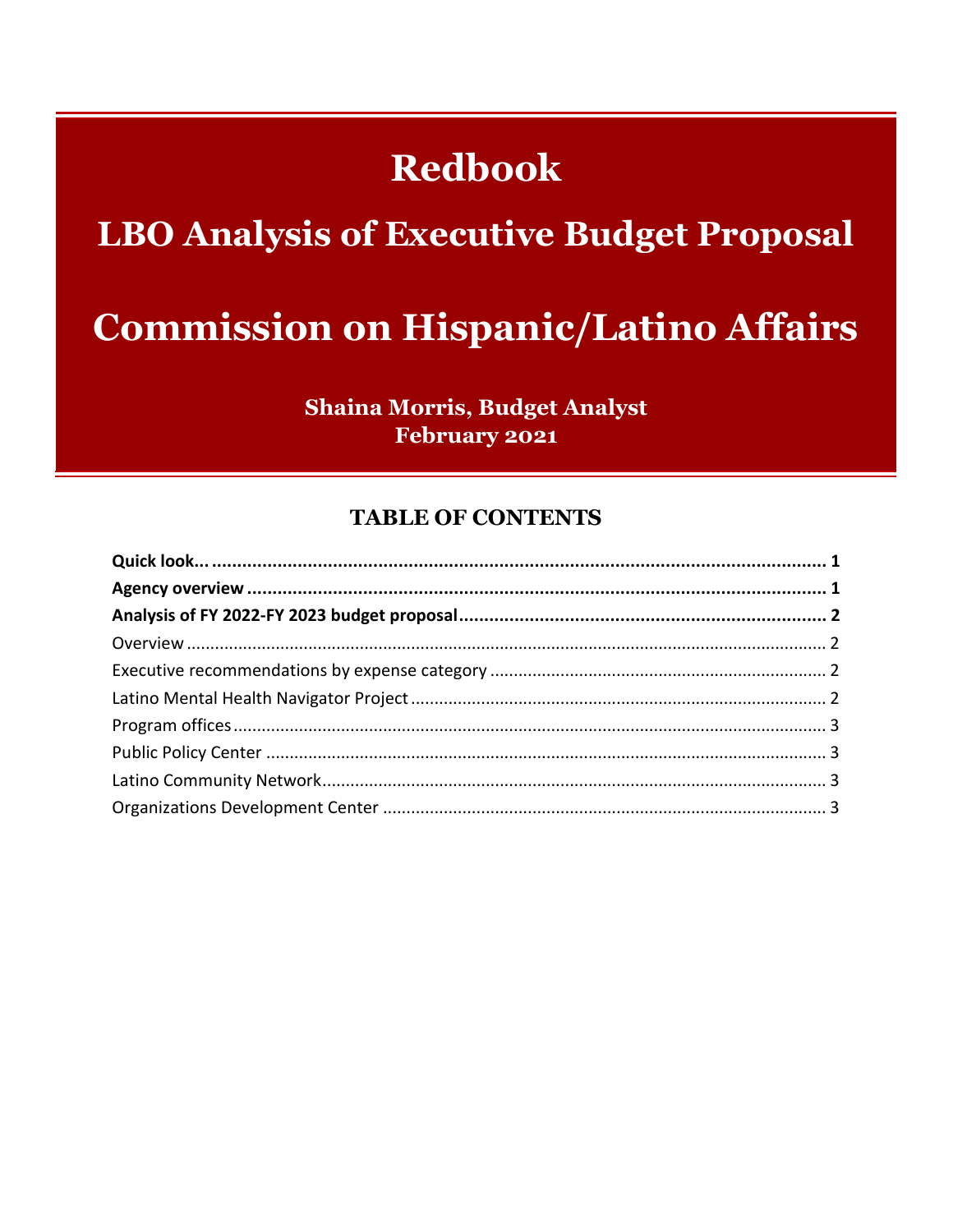## **LBO Redbook**

# **Commission on Hispanic/Latino Affairs**

### **Quick look...**

- The Ohio Commission on Hispanic/Latino Affairs (OCHLA) (1) advises the Governor, the Ohio General Assembly, and state government agencies on all matters affecting Hispanic Ohioans, (2) connects Latino communities, and (3) builds the capacity of Latino community organizations.
- $\triangleright$  The Commission consists of an 11-member board appointed by the Governor, and is supported by three full-time and one intermittent staff.
- The executive budget proposes \$488,605 in FY 2022 and \$488,605 in FY 2023.
	- 95% of its funding from the GRF.
	- Expenses: 69% for personal services, 31% for supplies and maintenance.

| <b>FY 2018</b><br><b>Actual</b>                             | <b>FY 2019</b><br>Actual | <b>FY 2020</b><br>Actual | <b>FY 2021</b><br><b>Estimate</b> | <b>FY 2022</b><br><b>Introduced</b> | <b>FY 2023</b><br><b>Introduced</b> |  |  |
|-------------------------------------------------------------|--------------------------|--------------------------|-----------------------------------|-------------------------------------|-------------------------------------|--|--|
| Fund GRF ALI 148321, Operating Expenses                     |                          |                          |                                   |                                     |                                     |  |  |
| \$418,111                                                   | \$436,866                | \$458,889                | \$431,564                         | \$464,047                           | \$464,047                           |  |  |
| % change                                                    | 4.5%                     | 5.0%                     | $-6.0\%$                          | 7.5%                                | $0.0\%$                             |  |  |
| Dedicated Purpose Fund 6010 ALI 148602, Special Initiatives |                          |                          |                                   |                                     |                                     |  |  |
| \$20,108                                                    | \$2,312                  | \$10,232                 | \$145,000                         | \$24,558                            | \$24,558                            |  |  |
| % change                                                    | -88.5%                   | 342.6%                   | 1,317.1%                          | $-83.1%$                            | 0.0%                                |  |  |
| <b>Total funding:</b>                                       |                          |                          |                                   |                                     |                                     |  |  |
| \$438,219                                                   | \$439,178                | \$469,131                | \$576,564                         | \$488,605                           | \$488,605                           |  |  |
| % change                                                    | 0.2%                     | 6.8%                     | 22.9%                             | $-15.3%$                            | 0.0%                                |  |  |

### **Agency overview**

The purpose of the Commission is to advise the Governor, the Ohio General Assembly, and state government agencies on all matters affecting Hispanic Ohioans. The Commission also connects Latino communities across the state of Ohio and builds networks through organizational partnerships and grants. The Commission serves over 450,000 individuals that make up Ohio's Latino community, a population that has doubled since 2000.

The Commission consists of 11 members appointed by the Governor and four nonvoting legislative members. The Commission's day-to-day operations are the responsibility of the Executive Director, who is appointed by the governing authority. Including the Executive Director, the Commission has three full-time and one intermittent staff that operate in its three program offices: the Public Policy Center, the Latino Community Network, and the Organizations Development Center.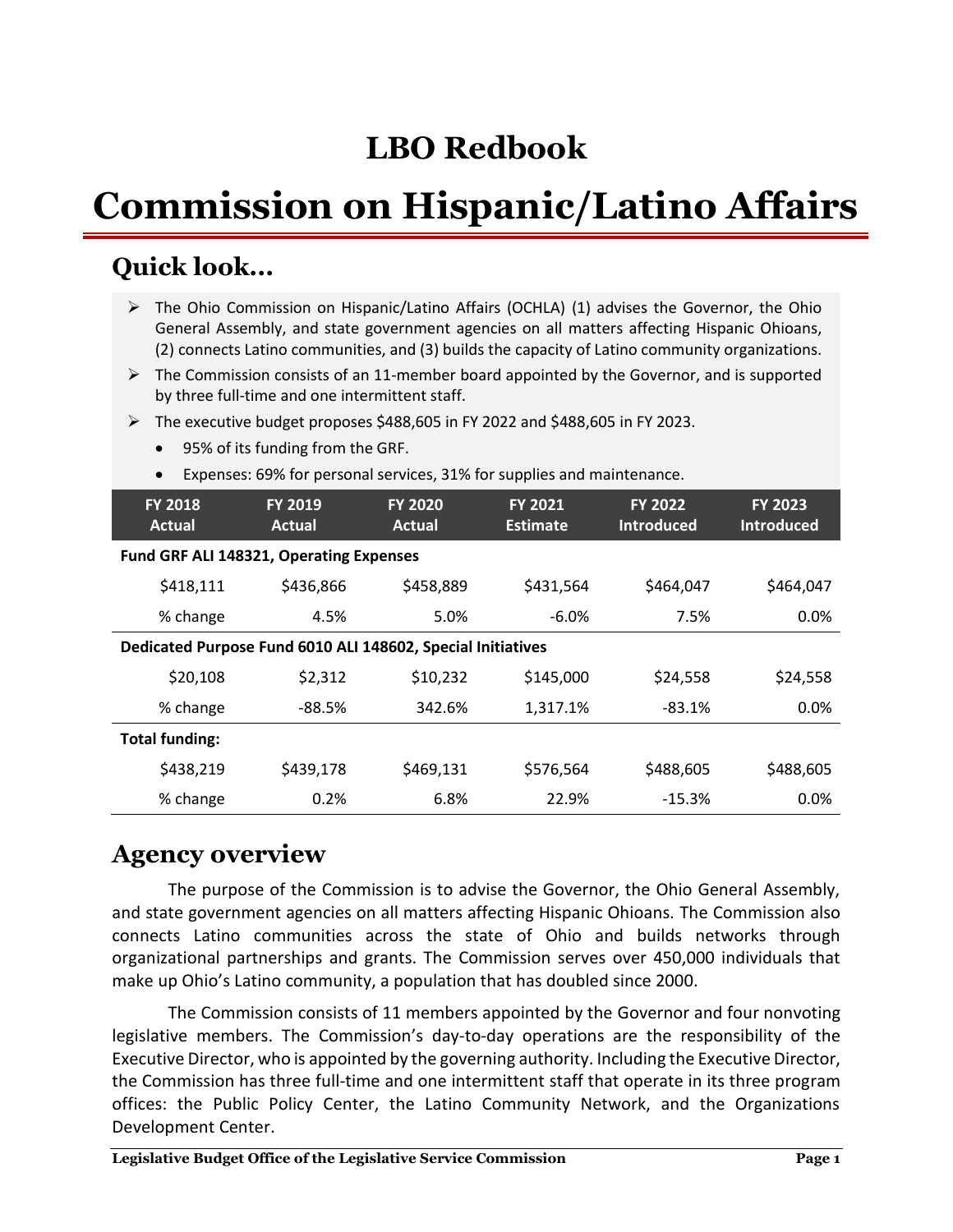### **Analysis of FY 2022-FY 2023 budget proposal**

### **Overview**

The Commission receives 95.0% of its funding from the GRF; the remaining 5.0% is from grants, gifts, and other revenue credited to the Gifts and Miscellaneous Fund (Fund 6010), an account in the Dedicated Purpose Fund Group. From both revenue sources combined, the executive budget appropriates \$488,605 for FY 2022 and FY 2023. These amounts appear to be sufficient for the Commission to retain its existing three full-time and one intermittent staff.

### **Executive recommendations by expense category**

The chart below shows the \$977,210 proposed budget for the biennium by expense category. Personal services (wages, salaries, fringe benefits, and payroll check off charges) account for 69.2% of the Commission's FY 2022-FY 2023 biennial expenses. The remainder, 31.8%, will be allocated for supplies and maintenance, including rent and information technology and other services provided by the Department of Administrative Services.



### **Latino Mental Health Navigator Project**

In FY 2020, the Commission received a \$150,000 grant from the Ohio Department of Mental Health and Addiction Services to administer and finance the Latino Mental Health Navigator Project. The project's purpose is to reduce disparities in availability, accessibility, and quality of behavioral health care services for the Hispanic-Latino community.

Under an interagency agreement, the Department transfers the necessary funding from its federal Community Mental Health Block Grant. The Commission is required to collaborate with the Department to identify necessary baseline and program data, and to collect and report such data to the Department to evaluate outcomes of the funded projects. The Commission is not required to provide matching funds and plans to allocate up to 10% for related operating expenses.